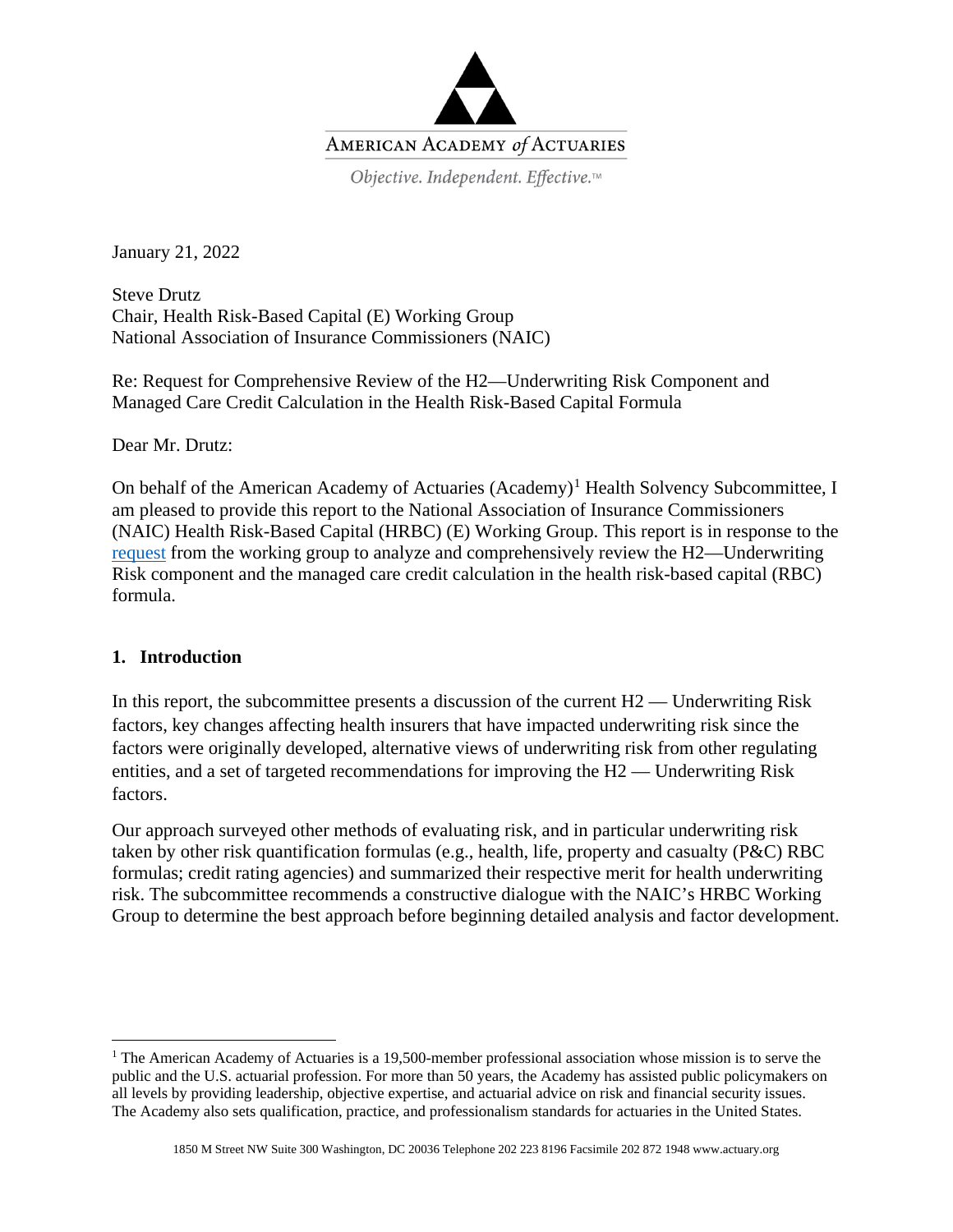#### **2. Review of the H2 Risk Factor in Current HRBC Formula**

#### *History of H2 in Health Organizations' Risk- Based Capital Formula*

In the early 1990s, the Academy fulfilled a request from the NAIC to assist in the development of a risk-based capital formula - similar to those in place for life Insurers and P&C Insurers - that could be applied to a variety of traditional and nontraditional risk-assuming enterprises in the health insurance space. The objective in developing an RBC formula was to calculate the minimum amount of capital that the reporting entity should hold to support the risk associated with the business venture. In doing so, monitoring and regulatory agencies would be able to identify entities that were exhibiting signals of financial weakness and could take steps to promote their solvency. The RBC formula was also to be constructed in such a way that results would be the same for companies engaged in the same health insurance business activity, regardless of organizational structure.

Over time, refinements have been made leading to today's health risk-based capital (HRBC) model. Like the life and P&C risk-based capital formulas, multiple risk categories are included in the calculation of the minimum capital amount for an entity. In the case of HRBC, five categories are employed (emphasis added to H2 - Underwriting Risk):

| <b>Category Title</b>     | <b>Abbreviation</b> | <b>Definition</b>                               |  |
|---------------------------|---------------------|-------------------------------------------------|--|
| Insurance Affiliates and  | H <sub>0</sub>      | This is the risk from the declining value of    |  |
| Misc. Other               |                     | insurance subsidiaries as well as risk from     |  |
|                           |                     | off-balance sheet and other miscellaneous       |  |
|                           |                     | accounts (e.g., deferred tax assets (DTAs)).    |  |
| <b>Asset Risk - Other</b> | H1                  | This is the risk of asset losses due to default |  |
|                           |                     | of principal and interest or fluctuation in     |  |
|                           |                     | market value.                                   |  |
| <b>Underwriting Risk</b>  | H2                  | This is the risk of underestimating             |  |
|                           |                     | liabilities from business already written or    |  |
|                           |                     | inadequately pricing business to be             |  |
|                           |                     | written in the coming year.                     |  |
| <b>Credit Risk</b>        | H <sub>3</sub>      | Creditor risk of not recovering receivable      |  |
|                           |                     | amounts owed                                    |  |
| <b>Business Risk</b>      | H4                  | This category includes several miscellaneous    |  |
|                           |                     | risks not captured elsewhere, such as those     |  |
|                           |                     | associated with administrative expenses,        |  |
|                           |                     | administrative services                         |  |
|                           |                     | contracts/administrative services only          |  |
|                           |                     | (ASC/ASO) business, guaranty fund               |  |
|                           |                     | assessment, and excessive growth.               |  |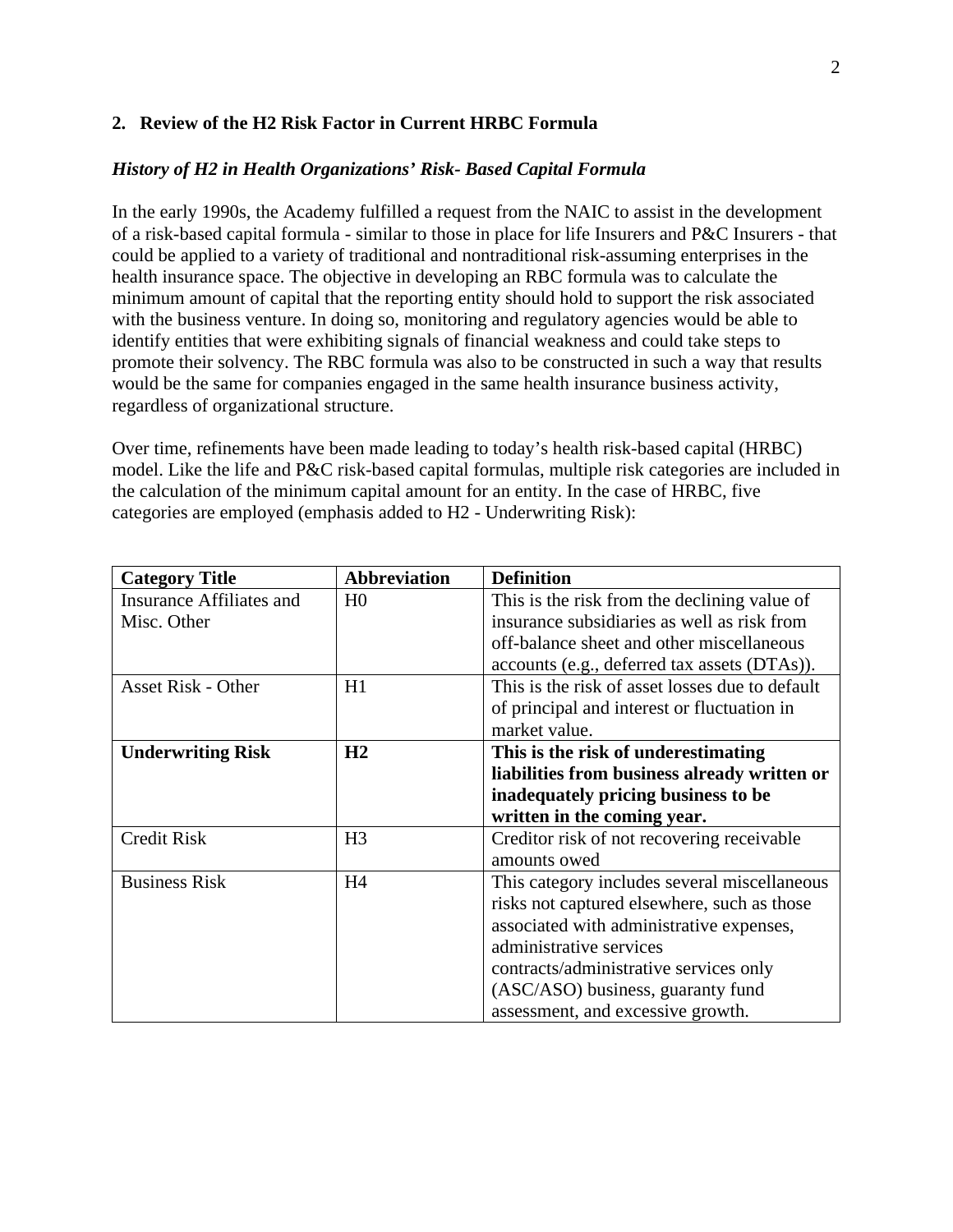To develop the original H2 (underwriting risk) component of the HRBC formula, the Academy employed statistical modeling based on health insurance and provider data available at that time. Stochastic modeling was performed using a five-year modeling time horizon, and formulas and factors were developed to calculate capital levels that allowed each product to remain solvent in 95% of the modeled scenarios. Ultimately, the original modeling was used to develop relative risk values (RVs) for most lines of business which would be referenced by the NAIC to establish risk factors, based on the NAIC's risk tolerance.

#### *Calculation of H2 in HRBC Formula*

The total H2 risk charge is calculated through several sub-formulas within the HRBC calculation, denoted as XR013 through XR019. The following is a summary of each sub-formula that contributes to the overall calculation of H2 for a reporting entity:

#### *XR013 — Underwriting Risk*

For most health reporting entities, underwriting risk constitutes the largest share of the overall risk-based capital charge, representing the general risk of fluctuations in underwriting experience —i.e., the risk that premiums (which are an expected value of future costs and considerations) are insufficient to cover actual plan costs. In such a scenario, the next dollar of cost is funded by the reporting entity's capital and surplus. Depending on the policy type and the level of provider contracting, the reporting entity may not be fully exposed to this potential fluctuation in claims experience, as the risk may be transferred to another entity (e.g., a provider group or a reinsurer). However, this could introduce a separate and material credit risk that the assuming entity may default on its obligation(s).

To calculate the charge for this risk, six general lines of business are utilized:

- 1. Comprehensive Medical & Hospital
- 2. Medicare Supplement
- 3. Dental and Vision
- 4. Stand-alone Medicare Part D Coverage
- 5. Other Health Coverages
- 6. Other Non-Health Coverages

For each line of business, risk factors are applied to the reported incurred claims for the reporting entity, sourced from the Annual Statement. The risk factors are the same for all reporting entities, but generally decrease as the premiums for a particular line of business increases. Applying the risk factors to the estimated incurred claims generates Base Underwriting Risk RBC. See an illustration in Table 1 of the Underwriting Risk Factors by premium tier: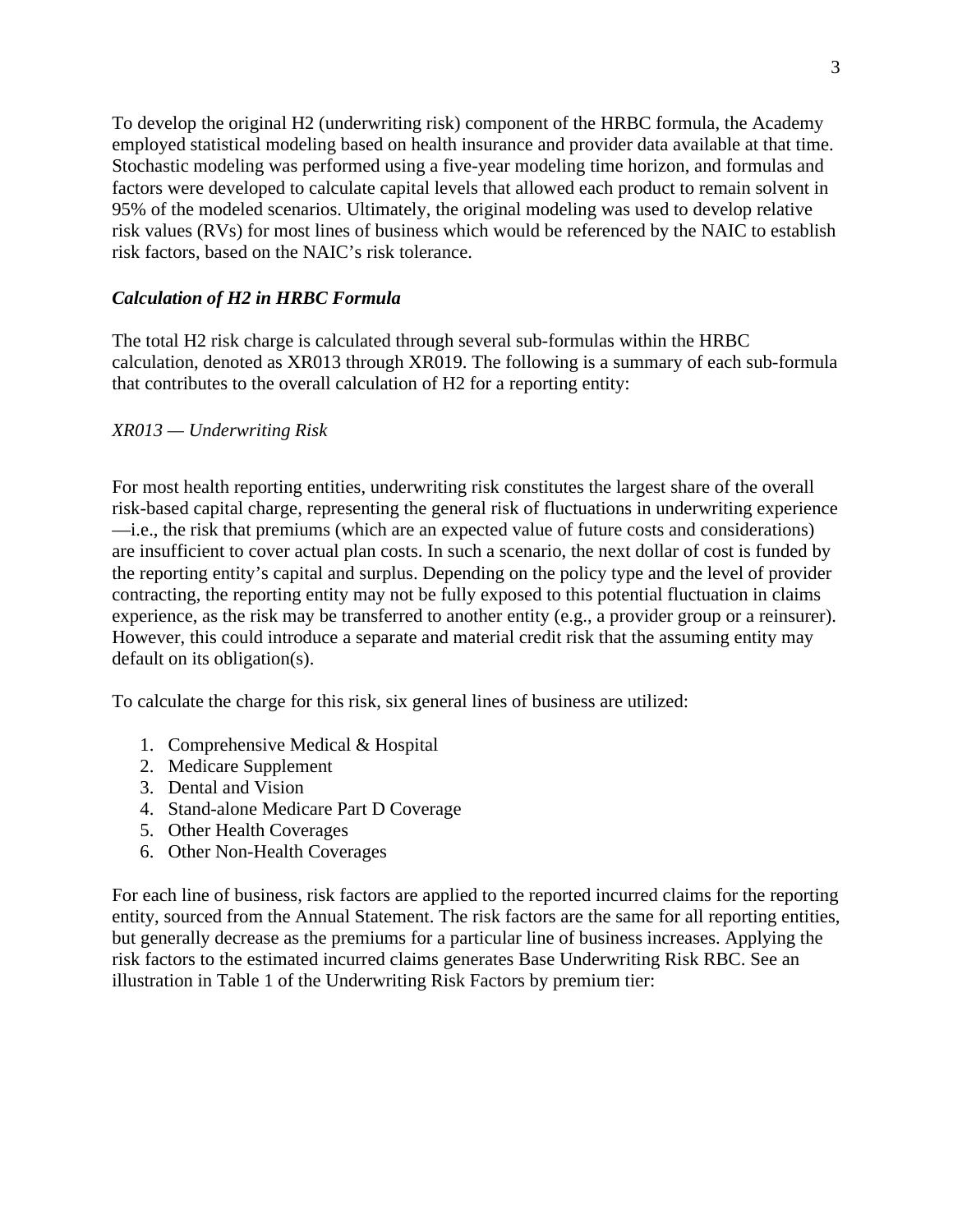## **Table 1.**

|                                                | $$0 - $3$ Million | \$3 - \$25 Million | Over \$25 Million |
|------------------------------------------------|-------------------|--------------------|-------------------|
| Comprehensive Medical<br>& Hospital            | 0.1493            | 0.1493             | 0.0893            |
| <b>Medicare Supplement</b>                     | 0.1043            | 0.0663             | 0.0663            |
| Dental & Vision                                | 0.1195            | 0.0755             | 0.0755            |
| <b>Stand-Alone Medicare</b><br>Part D Coverage | 0.2510            | 0.2510             | 0.1510            |
| <b>Other Health</b><br>0.1300                  |                   | 0.1300             | 0.1300            |
| <b>Other Non-Health</b>                        | 0.1300            | 0.1300             | 0.1300            |

To the subcommittee's collective knowledge, aside from the adoption of investment income adjustments into the Comprehensive Medical & Hospital, Medicare Supplement, and Dental and Vision factors in 2021, the premium tiers have not been adjusted over time to capture market dynamics that influence risk, such as medical cost growth.

A Managed Care Credit (sourced from XR018) is then applied to the Base Underwriting Risk RBC, which can reduce the risk charge for certain lines of business if the managed care contracts in place limit the financial risk of adverse claims fluctuations on the reporting entity.

The ultimate calculation of Net Underwriting Risk RBC compares the calculated Underwriting Risk (including the Managed Care Credit) to an Alternate Risk Charge that is dependent on the amount of risk borne by the reporting entity, after adjusting for any reinsurance arrangements.

## *XR014 — Annual Statement Source*

This page contains no RBC calculations; however, it does illustrate to the user where information can be retrieved to perform RBC calculations on XR013. Some pieces of information are obtained from the reporting entity's annual statement, while others must be sourced from internal company records (e.g., all premium and claims data for stand-alone Medicare Part D coverage).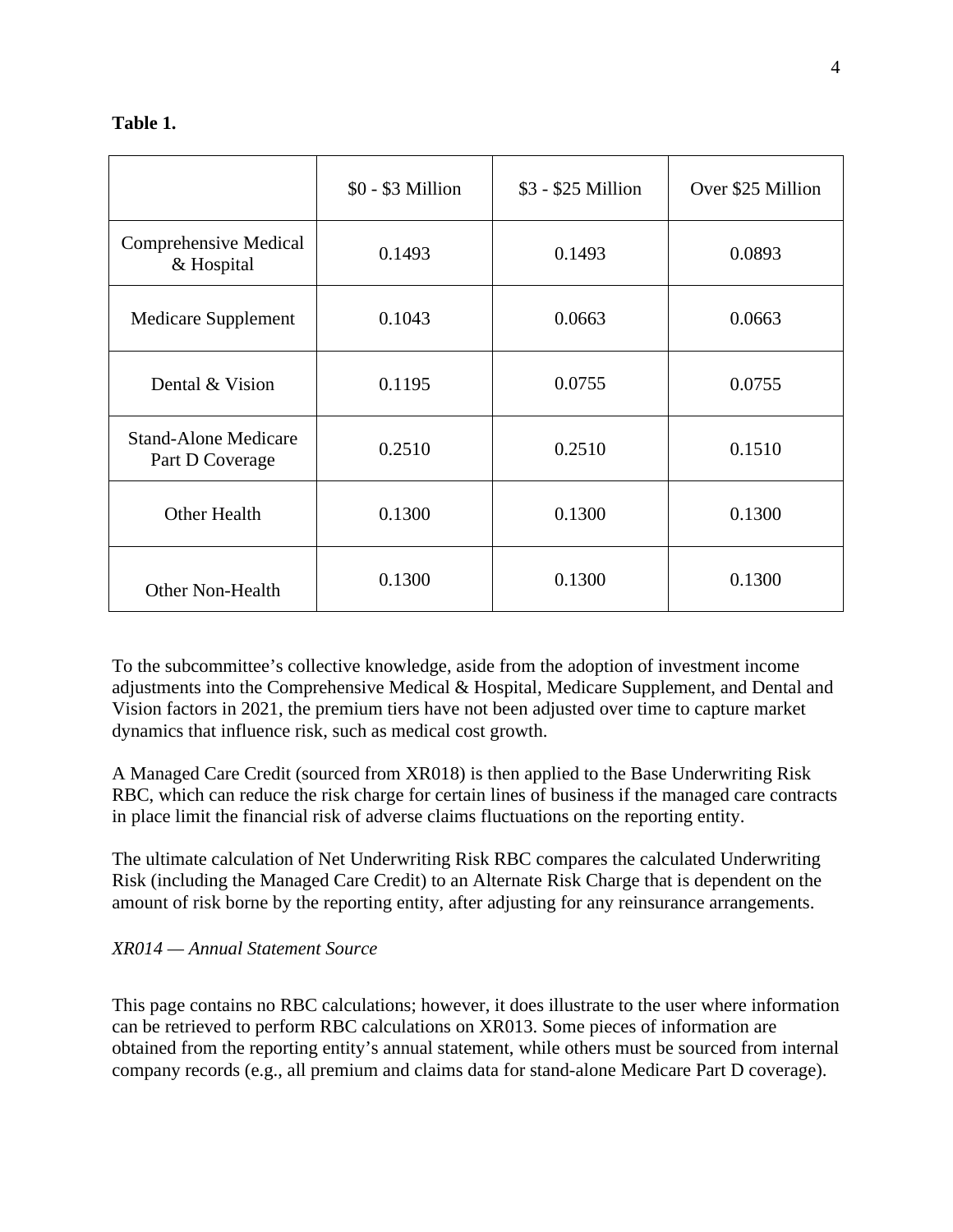This page contains the risk charge calculation for the following, where the risk charge, unless otherwise specified, is a risk factor applied to earned premium:

- 1. Business with rate guarantees split by a rate guarantee period of 15 to 36 months and a rate guarantee period of over 36 months
- 2. Federal Employees Health Benefits Program (FEHBP) and TRICARE, where the risk factors are applied to incurred claims
- 3. Stop Loss and Minimum Premium
- 4. Supplemental Benefits within Stand-Alone Medicare Part D Coverage, where the risk factors are applied to incurred claims
- 5. Medicaid pass-thru payments reported as premium
- 6. Disability income split by the first \$50 million in earned premium and earned premium over \$50 million for the following with the risk factor varying by premium tier:
	- a. Noncancellable morbidity risk
	- b. Other than non-cancellable morbidity risk
	- c. Credit monthly balance plans
	- d. Group long-term
	- e. Credit single premium with additional reserves
	- f. Credit single premium without additional reserves
	- g. Group short-term

For single premium credit insurance with additional reserves, the premium is reduced for the change in additional reserves held.

The premium and additional reserves used in the risk charge calculation are based on company records.

#### *XR016 — Long-Term Care (LTC) Insurance Premium/Loss Ratio Experience*

The majority of the risk charge is for morbidity risk plus an additional risk charge for rate risk on noncancellable LTC insurance. The rate risk factor is 0.100 for all noncancellable premium and the morbidity charge is 0.100 and 0.030 for all LTC insurance premiums up to \$50 million and over \$50 million, respectively.

Then, additional charges for morbidity risk are based on experience. The average loss ratio is calculated for the current and prior year. Actual claims are adjusted to the average loss ratio and this adjusted claim amount is used to calculate the risk charge. The risk charge is calculated as follows: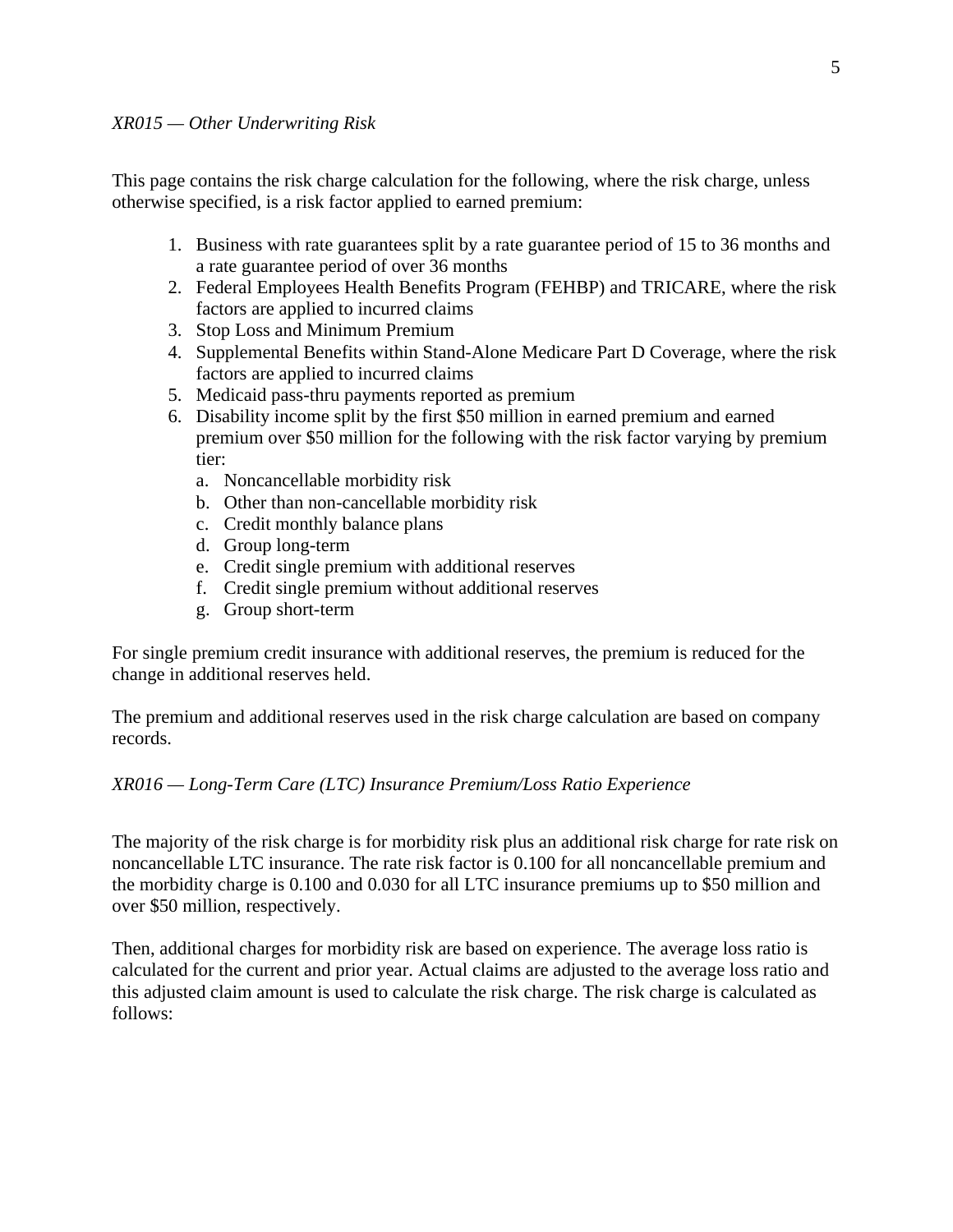1. For the first \$35 million, the risk factor is 0.250 if current year premium is positive; otherwise, the factor is 0.370.

2. For adjusted claims in excess of \$35 million, the risk factor is 0.080 if current year premium is positive; otherwise, the factor is 0.120.

3. A risk factor of 0.050 is applied to LTC Insurance claim reserves.

The premium and claim information used in the risk charge calculation are based on company records.

# *XR017 — Limited Benefit Plan*

This page contains the risk charge calculation for the following limited benefit plans:

- 1. Hospital Indemnity and Specified Disease
- 2. Accidental Death and Dismemberment
- 3. Other Accident

4. Premium Stabilization Reserves—this is a credit to RBC and it is limited to the total Underwriting RBC for all lines, excluding stand-alone Part D.

The premium and reserve information used in the risk charge calculation are based on company records.

## *XR018 — Underwriting Risk — Managed Care Credit*

The managed care credit seeks to account for volatility in claims costs relative to the coverage period. For instance, if an actuary was aware of capitation rates during the rating cycle, that would improve the likelihood of rate adequacy.

The managed care credit calculation utilizes five factors that reflect the impact of different types of provider contracts on medical claim predictability and volatility. The factor associated with each contract category is applied to the level of incurred claims in that category and an overall discount or credit is calculated based on the relative claims weights. The discount factors have remained unchanged since they were first adopted.

For example, fully capitated provider contracts (i.e., when providers are accepting 100% of the underwriting risk) are generally assumed to provide a health insurer with substantial financial protection and, accordingly, the substantial credit noted in the below table. Other provider contracts may also provide the health insurer with a range of financial protection less than full capitation (e.g., from discounted fee-for-service contracts to partial capitation and/or withholding funds from the provider that may only be paid after financial results have been evaluated against the provider contract agreement). The factors in Table 2 that vary by type of provider contract reflect this range of financial protection for the health insurer.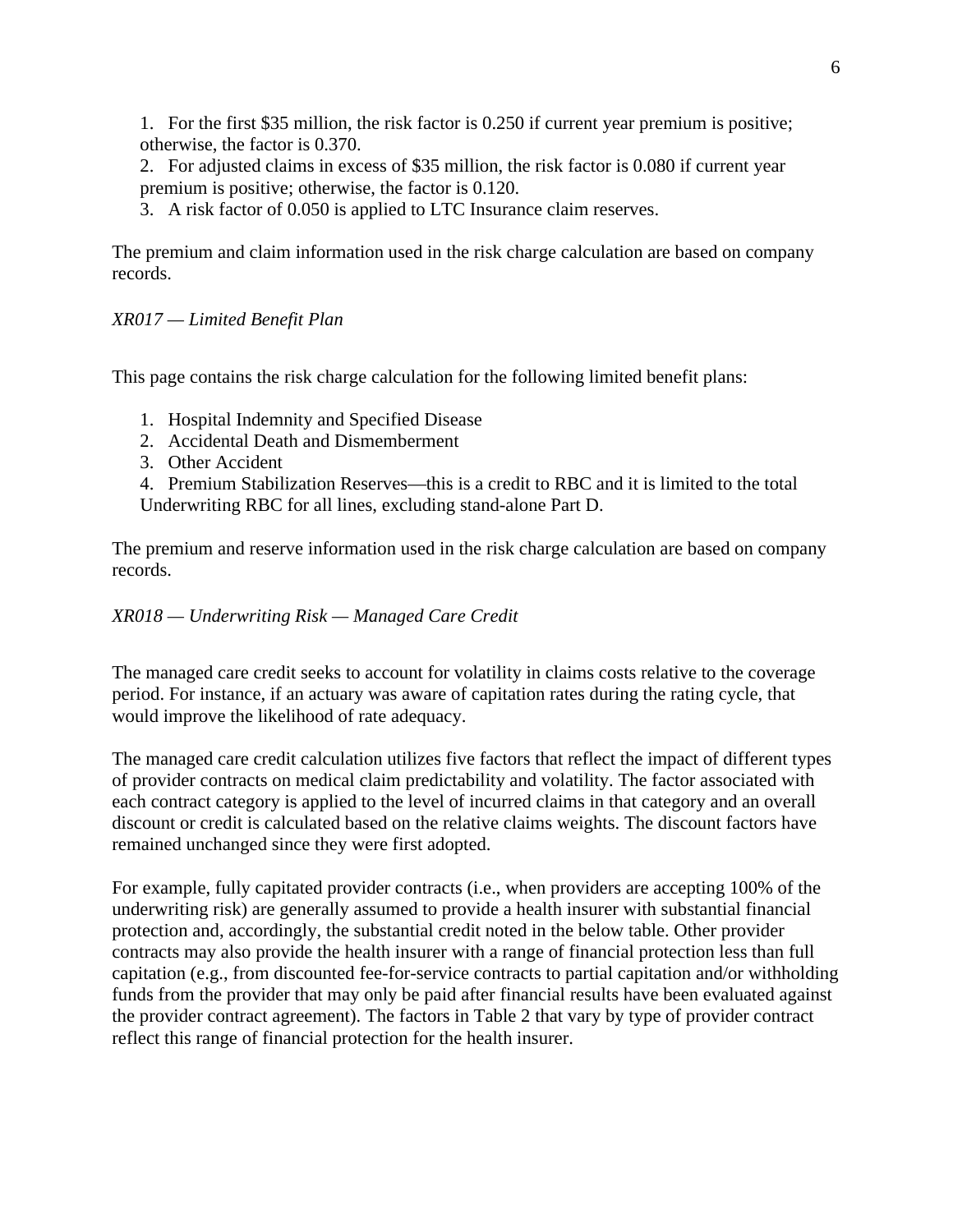**Table 2.**

| <b>Category</b>                                                        | <b>Credit</b> |
|------------------------------------------------------------------------|---------------|
| Category 0—Arrangements not Included in Other                          | 0%            |
| Category 1—Contractual Fee Payments                                    | 15%           |
| Category 2—Bonus / Withhold Arrangements                               | $0-25%$       |
| Category 3—Capitation                                                  | 60%           |
| Category 4—Non-Contingent Expenses and Aggregate Cost Arrangements and | 75%           |
| Certain PSO Capitated Arrangements                                     |               |

As Medicare Part D was implemented in 2006, the managed care credit was adapted to include a credit for stand-alone Part D plans in 2009 to reflect the reduction in risk to health plans attributable to the various risk adjustment programs implemented in accordance with the Affordable Care Act (ACA).

## *XR019 — Calculation of Category 2 Managed Care Factor*

Category 2 in the managed care credit has a scaling factor determined by how significant the bonus / withhold payments are relative to the total claims subject to these programs. For example, if providers have been paid a 20% bonus on contracts subject to bonus, the managed care credit applicable is 20%.

## **3. Evolution in Underwriting Risk Since Original Development of the H2 Risk Factor**

## *Changes in Health Care Economics and Provider Systems*

There has been considerable evolution in health economics since HRBC was first developed in the 1990s. The most obvious is the significant rise in the size of the health care sector, which has grown by 6.8% annually over the last [2](#page-6-0)5 years<sup>2</sup>, amounting to nearly a fourfold increase over that period. As part of that growth, there have been major regulatory and industry changes as well.

## *Changes in Claims Distributions*

Among the many changes brought about by the ACA, is the distribution of claim cost risk. For instance, the elimination of annual and lifetime coverage limits, the elimination of medical underwriting, and the establishment of essential health benefits, while addressing issues from a public policy standpoint, have contributed to higher frequencies of high-cost individual claimants (often referred to as catastrophic claims).

Additionally, there has been significant progress made in modern medicine, both from a medical/surgical and prescription drug standpoint. These advanced procedures and drugs often serve a niche market and can command very high prices. For example, gene therapies driving \$1

<span id="page-6-0"></span><sup>&</sup>lt;sup>2</sup> Center for Medicare and Medicaid Services (CMS) National Health Expenditure Data.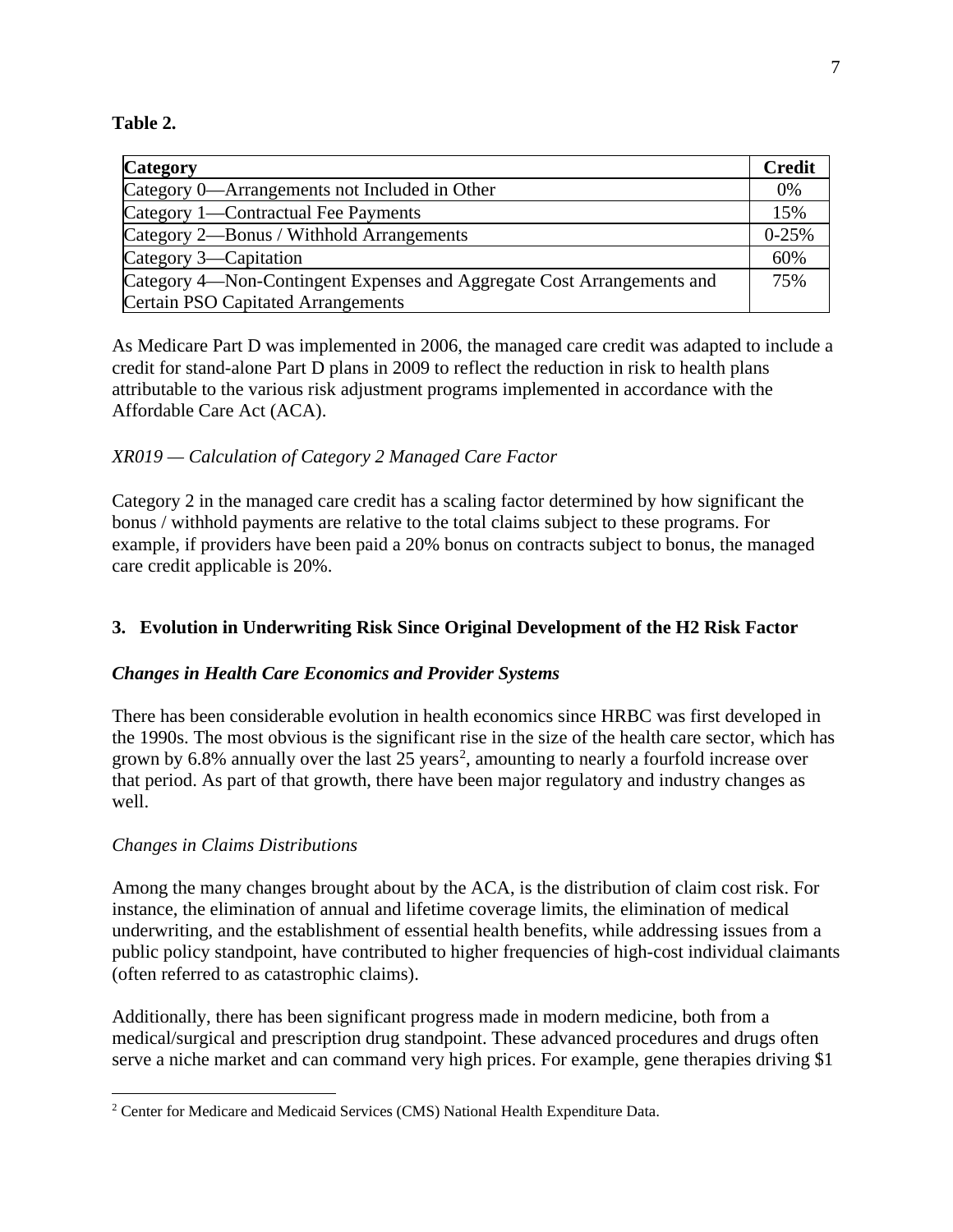million or higher price tags have become more common, and that trend is likely to continue moving forward.

#### *Asymmetric Claims Risks*

The profitability distribution for insurance carriers is often asymmetrical due to the introduction of minimum loss ratios and other risk sharing arrangements across many lines of business. In favorable years, carriers are required to rebate premiums to policy holders or government entities, while in unfavorable years they might have to absorb losses.

#### *Provider Contracting Developments*

The nature of insurer / provider relationships has also evolved significantly over the past 25 years. While fee-for-service payments are still common, there has been a significant increase in risk arrangements, particularly for government lines of business.

Insurance carriers have continued to move providers toward risk-based contracts as providers' risk tolerances have grown; frequently, this has led to improvement in member medical management and increasing insurer predictability of claims costs. Illustration 1 shows several new ways of contracting that are not currently contemplated in the formula.



#### **Illustration 1.**

**Considered in existing Managed Care Credit calculation**  **Not considered in existing Managed Care Credit calculation**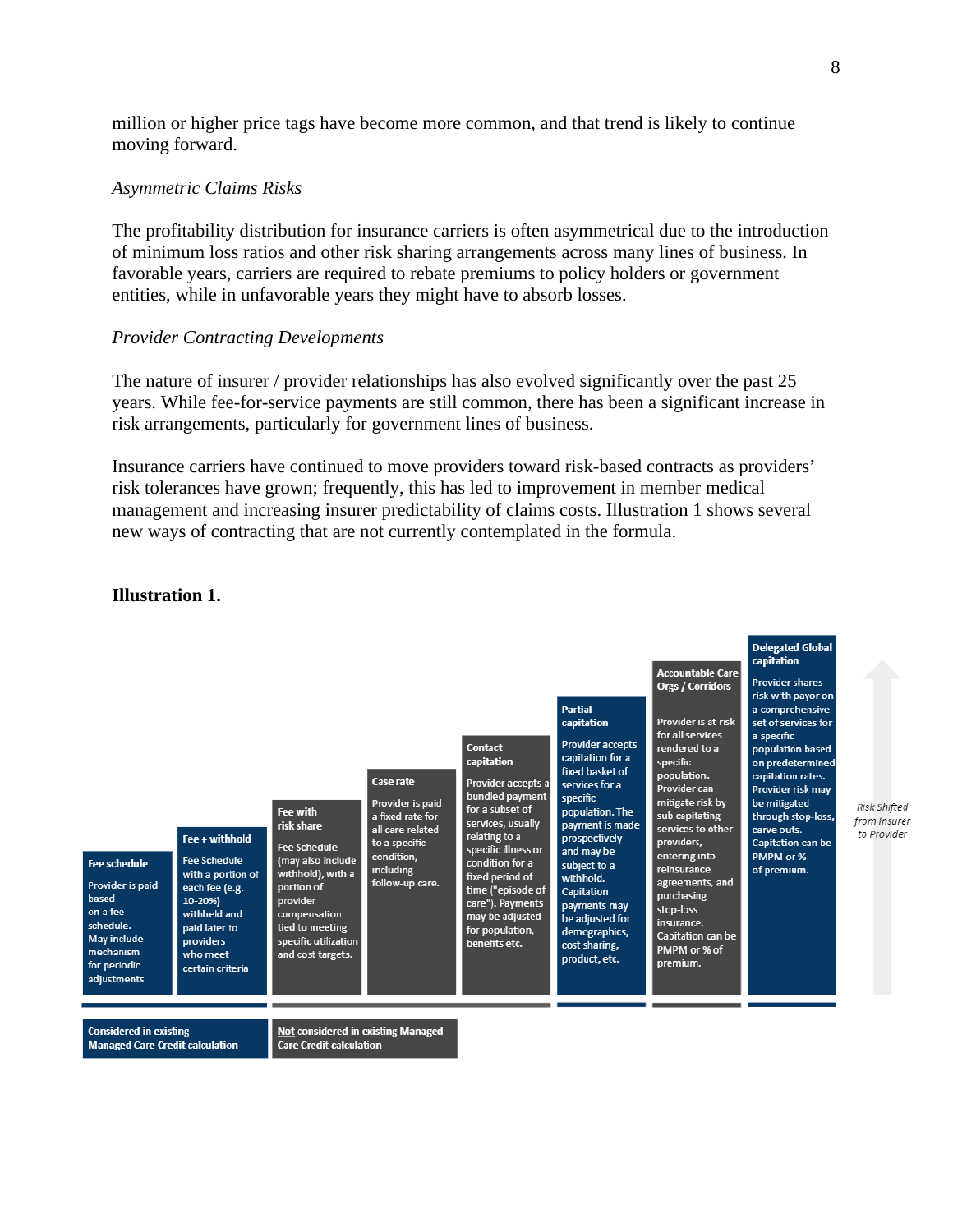## *Specific H2 Risk Considerations by Health Insurance Line of Business*

Since the HRBC formula was developed, there have been significant changes in the lines of business that make up the health insurance industry. In addition to the introduction of the exchanges through the ACA, Medicare Advantage was implemented, and Medicaid Managed Care has become common for state Medicaid programs. Additionally, the LTC insurance market has changed materially as well.

## *Commercial Insured—Individual Market*

The most significant event contributing to changes in underwriting risk in the individual market was the passage of the ACA in 2010 with the implementation largely phased in through calendar year 2014. Several changes affecting the individual health insurance underwriting risks include (not exhaustive):

- Elimination of annual and lifetime coverage limits
- Minimum medical loss ratio (MLR) requirement of 80%
- Pricing cycle requiring development and approval of rates well in advance of their implementation
- Increasingly robust rate review processes and provisions that influence the risk of adverse rate determinations and administrative actions (e.g., exchange exclusion)
- Elimination of pre-existing condition exclusions
- Revised and limited rating practices
- Risk mitigation programs (e.g., reinsurance, risk corridor, and risk adjustment mechanisms)

# *Commercial Insured—Small Group Market*

Like the individual market, the commercial small group market was drastically altered by the ACA. Though similar changes were put in place (including the same minimum MLR requirement of 80%), it should be noted that usually the small group market is a separate risk pool from the individual market exhibiting its own risk characteristics.

## *Commercial Insured—Large Group Market and Self-Insured/Administrative Services*

The ACA also affected commercial large group products, but to a lesser extent due to ERISA preemption of self-insured benefit programs. The minimum MLR requirement of 85% for large group insured coverage is somewhat more restrictive than the 80% minimums for individual and small group, reflective of the typically higher MLRs for large groups. Notably, there has been advancement in the type of medical insurance plans offered in the marketplace. At the time of original HRBC development, indemnity products were prevalent in the marketplace, with Health Maintenance Organization (HMO) plans offered by managed care organizations (MCOs). However, in the last 25 years, growth in preferred provider organizations (PPOs) and highdeductible health plans (HDHPs) have grown significantly. These products have different benefit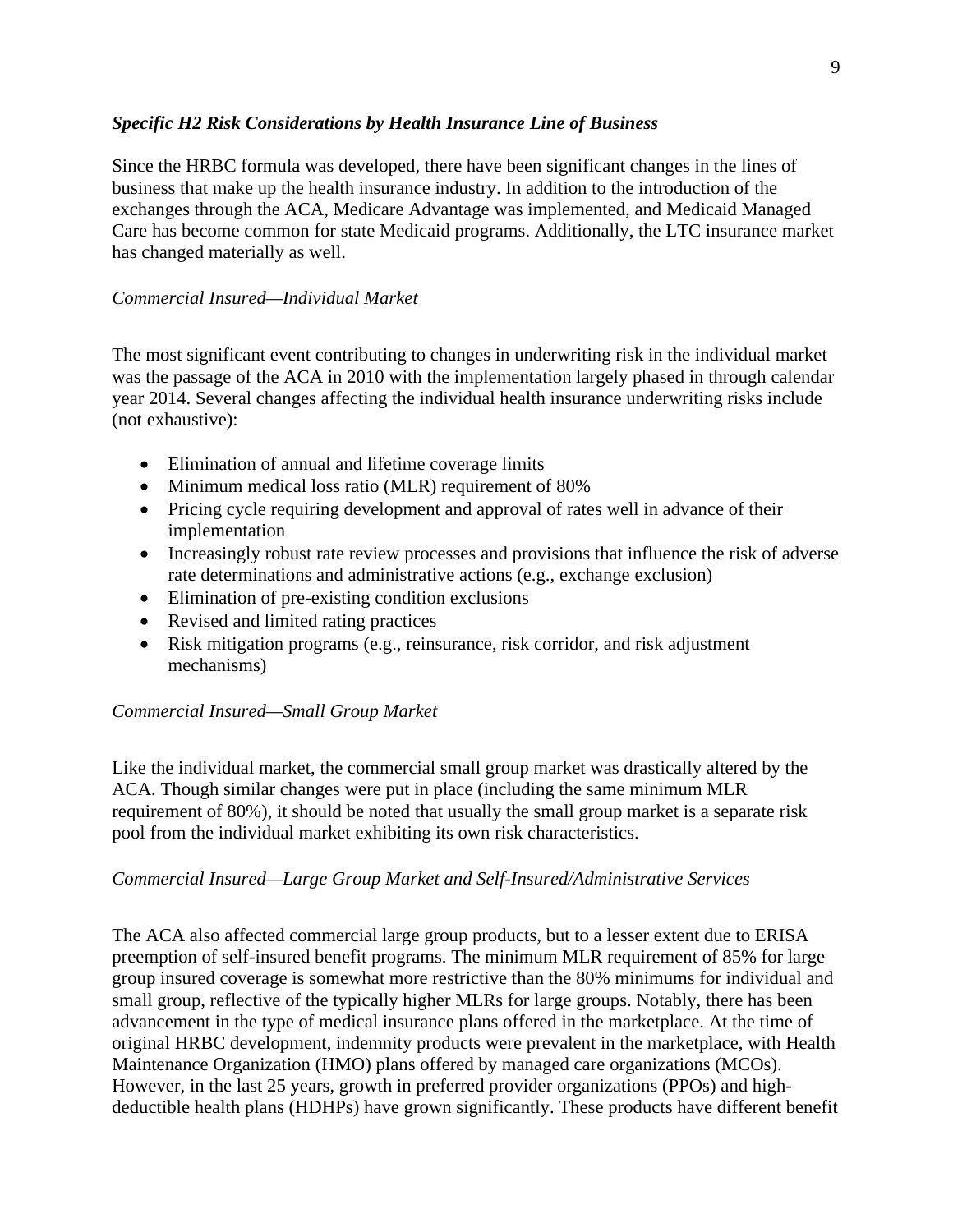administration and provider payment characteristics than the indemnity products, which are far less prevalent today. For instance, per the Kaiser Family Foundation's 2021 Employer Health Benefits Survey,<sup>[3](#page-9-0)</sup> the proportion of covered workers enrolled in conventional (e.g., indemnity) health plans decreased from 26% in 1996 to ~1% in 2021. During that same period, enrollment in HDHPs, which were not tracked until 2006, has grown to 28%.

In addition, due to potential administrative cost savings of self-insured services and increases in employer risk appetite, there has been a shift from large group fully insured policies (loosely defined as groups with >100 employees) to self-insurance and analogs (e.g., minimum premium arrangements). From a payer underwriting risk perspective, this has reduced the proportion of claims expense and associated risk attributed to large employer groups. However, a corollary to this secular trend has been the growth in employer stop-loss products that hedge the claims risk to these clients.

## *Medicare*

Since the creation of the original HRBC formula, four of the largest drivers of change impacting Medicare health insurer underwriting risk have been (1) the growth of the Medicare Population, (2) the creation of Medicare Part C with the Balanced Budget Act of 1997, (3) the creation of Part D prescription drug benefits and the modification of the Medicare Advantage managed care program with the Medicare Prescription Drug, Improvement, and Modernization Act of 2003, and (4) Medicare provisions included in the ACA.

Under the Medicare Part C and Part D programs, beneficiaries can enroll for medical and/or prescription drug coverage under a private-sector payer. In return, the payer receives prospective, risk-adjusted capitation payments and member premiums. Under the ACA, payer capitation payments are tied to operational and clinical quality through the Star quality rating system, and a minimum medical loss ratio requirement of 85% was instituted, capping favorable payer surplus gains.

The net effect of these drivers has been an increase in Medicare spending, growth in the amount of Medicare underwriting risk borne by health payers, and increased complexity in the underwriting risk, due to the nature of risk adjustment, and quality and minimum loss ratio requirements. As a point of comparison, in 1998 under the prior Medicare HMO program, Medicare enrollment through private-sector plans was approximately 6 million.<sup>[4](#page-9-1)</sup> In 2020, approximately 24 million beneficiaries were served by Medicare Advantage. Medicare Advantage-share of enrollment had grown from 24% in 2010 to approximately 42% in 2021.<sup>[5](#page-9-2)</sup>

<span id="page-9-0"></span><sup>3</sup> <https://files.kff.org/attachment/Report-Employer-Health-Benefits-2021-Annual-Survey.pdf>

<span id="page-9-1"></span><sup>&</sup>lt;sup>4</sup> Squire, Daniel et al. *Group Insurance*, 7<sup>th</sup> Ed. Pg. 139.

<span id="page-9-2"></span><sup>5</sup> [Medicare Advantage in 2021: Enrollment Update and Key Trends | KFF](https://www.kff.org/medicare/issue-brief/medicare-advantage-in-2021-enrollment-update-and-key-trends/)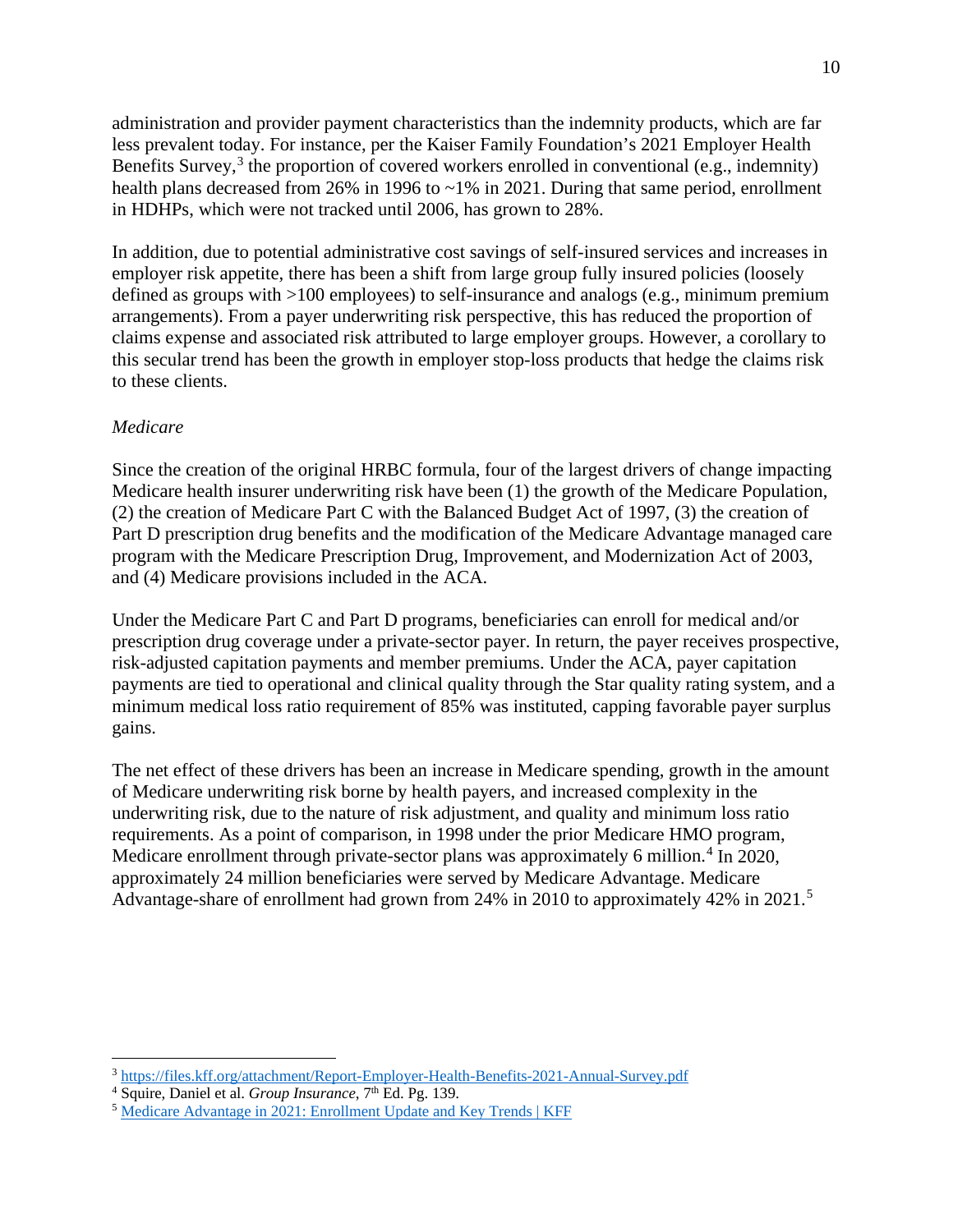#### *Medicaid and CHIP*

Since the inception of the HRBC formula, there has been an overall expansion of the Medicaid program. In addition, there has been a shift to Medicaid Managed Care programs managed by private health payers, as opposed to state-based fee-for-service programs. Two drivers of change impacting health insurer underwriting risk have been (1) the enactment of Title XXI of the Social Security Act, which created the State Children's Health Insurance Program (CHIP), and (2) Medicaid enrollment expansions provided for in the ACA. As of 2019, 54.2% of all Medicaid expenditures were managed care and provider capitation payments.

Each state is unique in their requirements for Medicaid Managed Care products (i.e., risk adjustment protocols, minimum medical loss ratios, risk corridors, etc.). While a state is not required to establish a minimum medical loss ratio minimum medical loss ratio for Medicaid MCOs, CMS requires that (i) each contract calculate and report its medical loss ratio and (ii) for any state that does establish a minimum medical loss ratio, that the minimum may not be less than 85%.

## *Long-Term Care (LTC) Insurance*

There are several characteristics of the LTC insurance market that have evolved since the product's inception that affect its underwriting risk profile.

When LTC insurance was initially developed, there was little to no applicable experience to use to price the product. As experience developed, the accuracy of the pricing has improved. This has led to three market segments: original (oldest generation) products that are the most underpriced, a middle generation with improved pricing, and a newer generation based on more credible experience leading to more appropriate pricing. The accuracy of the pricing, or lack thereof, impacts the level of rate increases being requested by the insurers, with the older blocks of business typically needing higher rate increases than the newer blocks.

With some exceptions, most insurers are managing closed blocks of business. There are challenges to managing the rates on closed blocks, particularly on the older and smaller blocks. On blocks that are smaller and older, even very large rate increases will generally have little to no impact to the financials of the insurer.

Large, actuarially justified rate increases are typically not being approved by the regulators, and in some cases, not being requested by insurers, due to concern for the impact on the consumer. This is a key difference between LTC insurance repricing and other health blocks. With other health blocks, there typically is not a large discrepancy between actuarially justified, requested, and approved rate increases, as is seen with LTC insurance. Also, because rate increases have been consistently occurring, there may be "rate-increase fatigue" on the part of regulators – leading to potentially fewer or less approvals of rate increases.

Other characteristics and developments in the LTC insurance market that affect the risk profile are the following: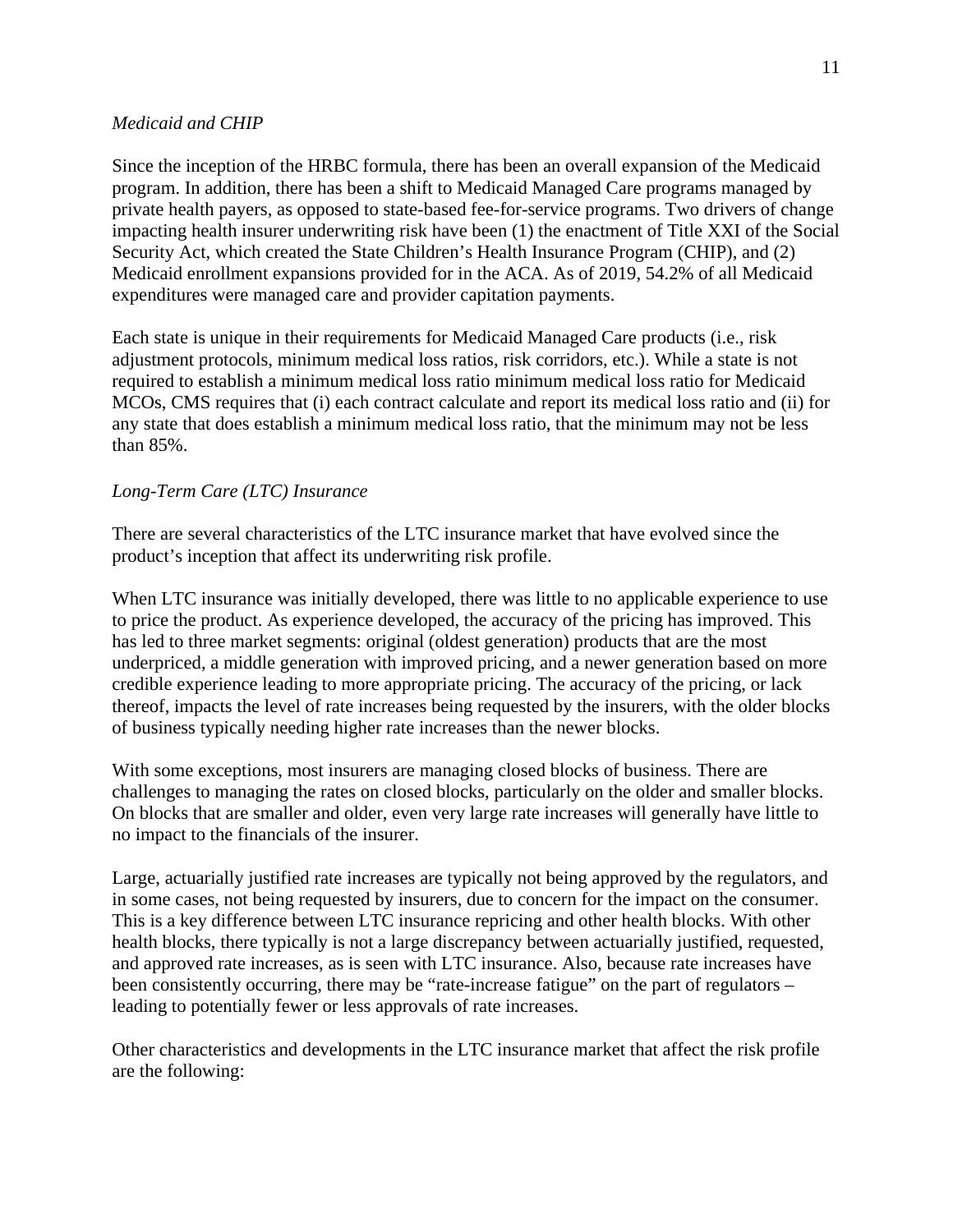- More credible data now exists for mortality and morbidity assumptions, used in rate increase and cash flow testing projections.
- The persistent low interest rate environment suppresses investment income.
- Possible increased litigation against insurers and reputational risk due to rate actions.
- Existence of LTC insurance hybrid products that have a different risk profile than standalone LTC insurance products.
- Actuarial Guideline (AG)-51—*The Application of Asset Adequacy Testing to Long-Term Care Insurance Reserves*.

These developments in the market affect the amount of risk that an insurer bears and may impact the fit-for-purpose of the current RBC H2 framework. Insurers will have different risk profiles that are dependent on the age of the business, the adequacy of rates, and the ability to receive future rate increases, none of which are fully addressed in the current framework.

# **4. Alternative Views of Underwriting Risk**

There are a number of other capital evaluation/requirement frameworks that consider underwriting risk. Based on the subcommittee's review, several of these frameworks utilize risk quantification measures that would be valuable to consider as part of the health underwriting risk formula. The frameworks we found most instructive were Best's Capital Adequacy Relativity (BCAR), P&C RBC, Solvency II, and DMHC<sup>[6](#page-11-0)</sup> Tangible Net Equity (TNE) requirements.

# *BCAR*

There are two main components of risk charges for underwriting risk within BCAR—net earned premium risk and reserve risk. The following summaries are based largely on descriptions of the BCAR methodology provided by AM Best.

# Net Earned Premium Risk

The net premiums risk is related to risk of underwriting losses on a book of business written in the next year. AM Best created an industry database of profit and losses for each line of business, using each insurer's historical underwriting profit or loss based on the actual reported results. The industry database was then split based on the size of the net premiums written for that line of business, and statistical methods were applied to create distributions of profit and loss ratios.

The following blocks of business are evaluated separately:

<span id="page-11-0"></span><sup>6</sup> California Department of Managed Health Care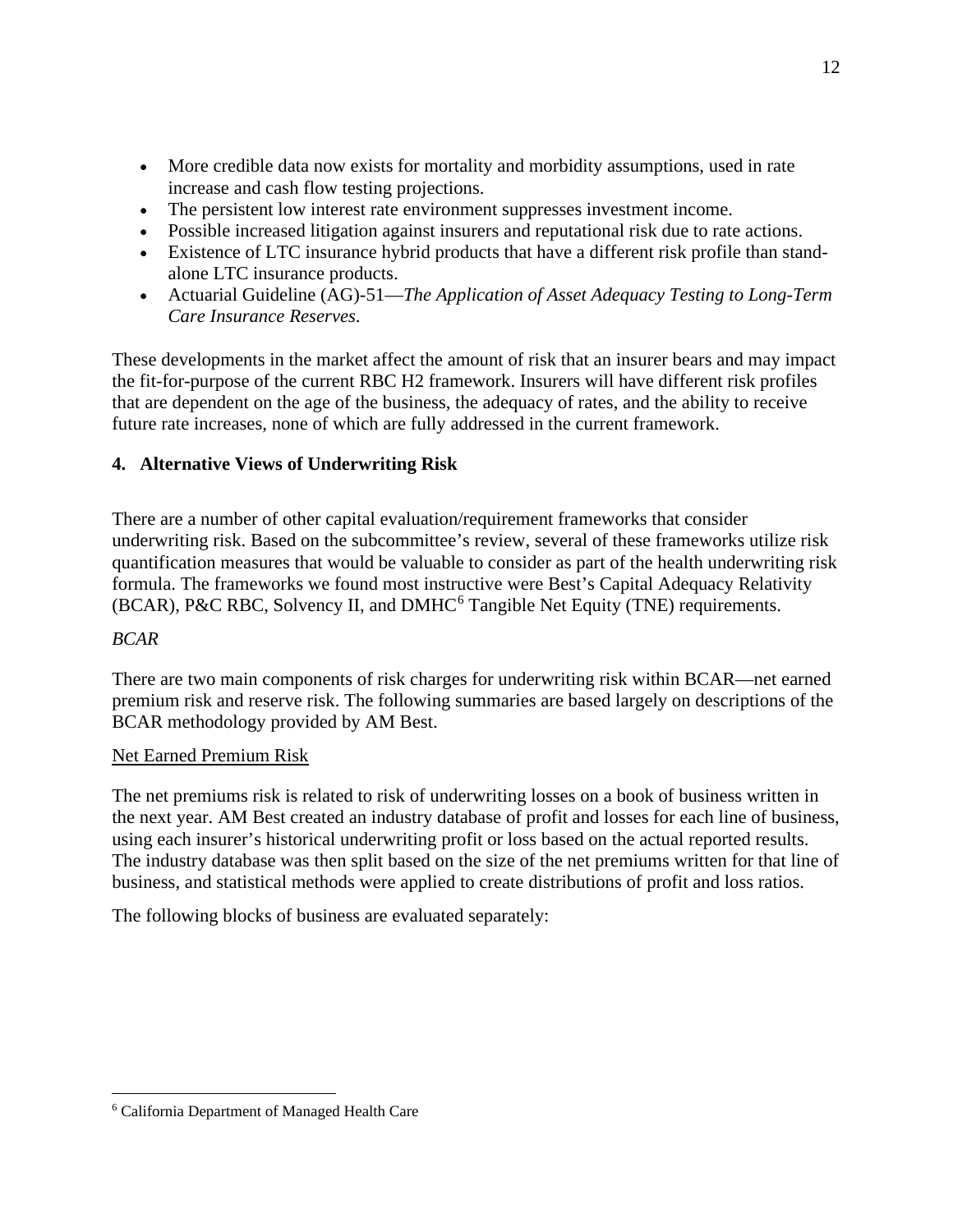Indiv Hosp Mai Med Indiv Hosp Indem ADD Indiv Medicare Supp Indiv Medicare Adv plus Choice **Indiv Medicaid** Indiv Medicare Part D Indiv Medicare Part D Supp Indiv Fee for Service Indiv Disability - Non Can Indiv Disability - Other IDI Indiv Long Term Care **Indiv Dread Disease** 

Group Hosp Maj Med Group Hosp Indem ADD **Group FEHBP Group Dental Group Vision Group Disability - LTD Group Disability - STD** Group Long Term Care **Group Dread Disease** Group Stop Loss and Min Prem **Group Lim Benefit Group Student** Credit Group Prem Equiv ASO Stop Loss Workers' Comp Carve Out Prem All Other (Group&Indiv)

When calculating company-specific capital requirements, the industry factors can be adjusted based on the rating unit's own historical profitability. Implicitly, this assumes that historical underwriting performance is correlated with future underwriting performance. The companyspecific factors are based on the most recent three years of profitability and can adjust the base factors by as much as 20% (positively or negatively). Like the H2 component of the health RBC formula, the rating unit's current year written premium is used in the model as a proxy for the premium to be written next year. Using this assumption, the company-specific factors are applied to current year premium to calculate the capital requirement.

#### Reserving Risk

Unlike health RBC, BCAR includes a reserving risk component as part of underwriting risk. The applied risk charges are intended to cover the possibility of negative reserve development due to adverse claims experience. Like premium risk, AM Best's reserve risk factors are based on an industry database of each company's reserve adequacy generated from the annual statements by line of business and a company's specific experience can adjust the base factor by as much as 20%. The BCAR formula utilizes the following reporting segments to develop reserving risk factors.

| Group A&H                     | Workers Comp Carve-Out Liability |
|-------------------------------|----------------------------------|
| Credit A&H                    | Comprehensive                    |
| <b>Collectively Renewable</b> | Medicare Supplement              |
| Non-Cancellable               | Dental                           |
| <b>Guaranteed Renewable</b>   | <b>Vision</b>                    |
| Non-Renewable                 | <b>Fed Employees</b>             |
| <b>Other Accident</b>         | <b>Title XVIII Medicare</b>      |
| All Other                     | <b>Title XIX Medicaid</b>        |
|                               | <b>Other Health</b>              |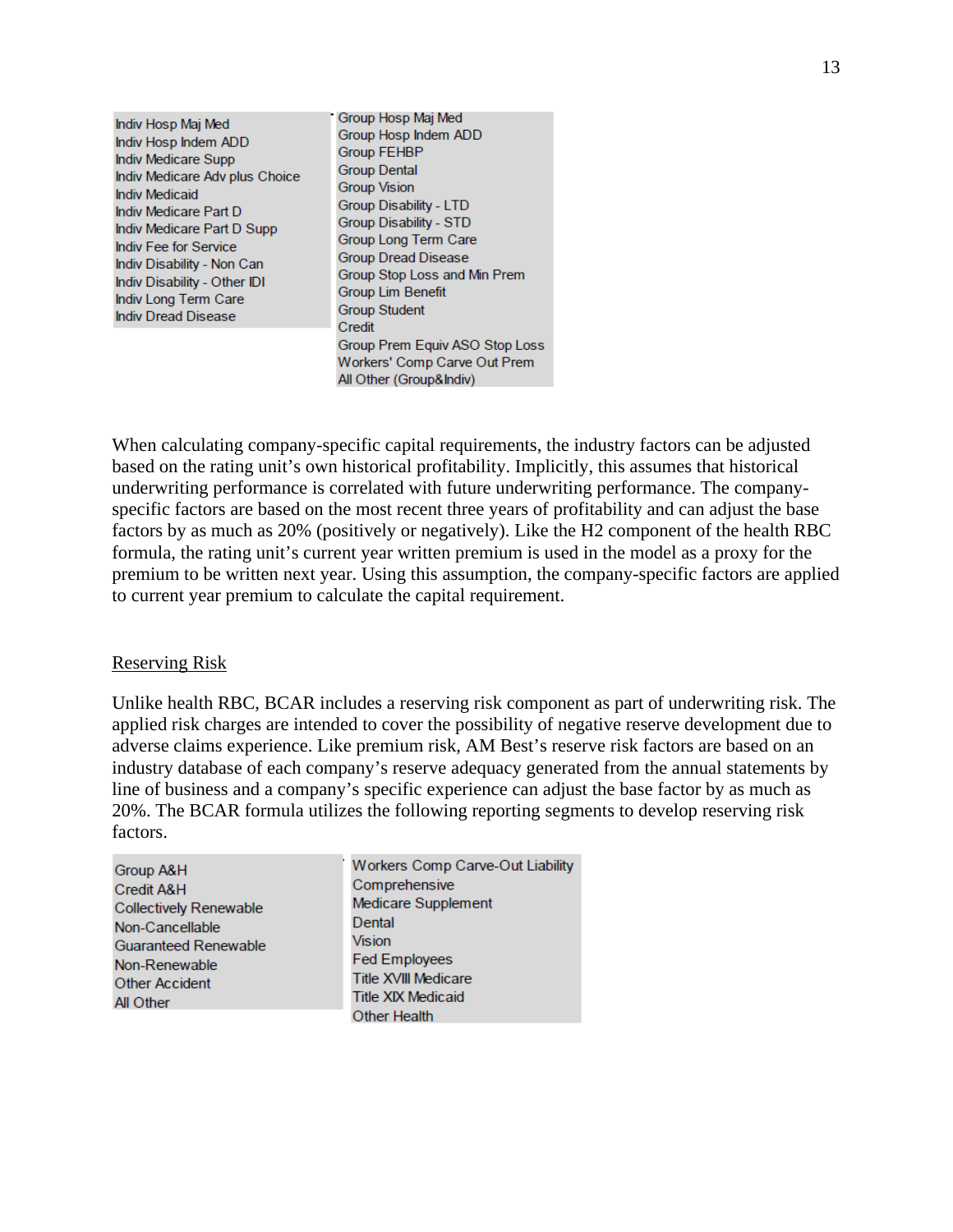## Diversification Credit

AM Best calculates diversification factors using correlation matrices based on industryaggregated data across lines of business—for both premium risk and reserving risk. This intent behind the calculation is that often underwriting profits and losses in one line of business might offset underwriting profits and losses in another line of business. Similar to written premium, because reserves are largely set based on line of business, adverse or favorable reserve development for one line of business might offset development for another line of business.

## Managed Care Credit

The managed care credit within the BCAR formula reflects the reduction in the overall premium risk charge for companies with managed care arrangements that reduce uncertainty regarding future claim payments.

This credit is reduced for the risk that the MCO will pay the capitation to a provider but not receive the agreed-upon services and will encounter unexpected expenses in arranging for alternative coverage, essentially introducing a credit risk that a provider might default on its obligations. This credit risk charge is based on the contractual relationship between the MCO and a provider. Higher credit risk charges apply to capitation payments made to unaffiliated or third-party care providers than to capitation payments made to affiliated care providers.

# *P&C RBC*

Similar to BCAR, P&C underwriting risk is broken into two components in the P&C RBC formula: reserves and net written premiums.

## Reserve Risk

The reserve risk RBC is developed by multiplying a set of RBC factors, which are discounted for investment income and adjusted for each individual company's own relative experience of its net reserves for each line of business. The reserve risk is also adjusted downward with a credit for diversification among the lines of business.

The major lines of business largely correspond to the breakdowns in the annual statement (e.g., the Underwriting and Investment Exhibit). Calculations for some, generally smaller, lines are combined.

## Net Written Premium

The net written premium component is developed by multiplying a risk factor (based on an analysis historical industry-wide underwriting performance at the  $87.5<sup>th</sup>$  percentile) by the current year's net written premiums, by line of business. The actual risk charge is based on the excess of a discounted combined ratio adjusted for investment income over 100%. As with the reserve risk factors, individual company experience is also considered in computing the RBC factor.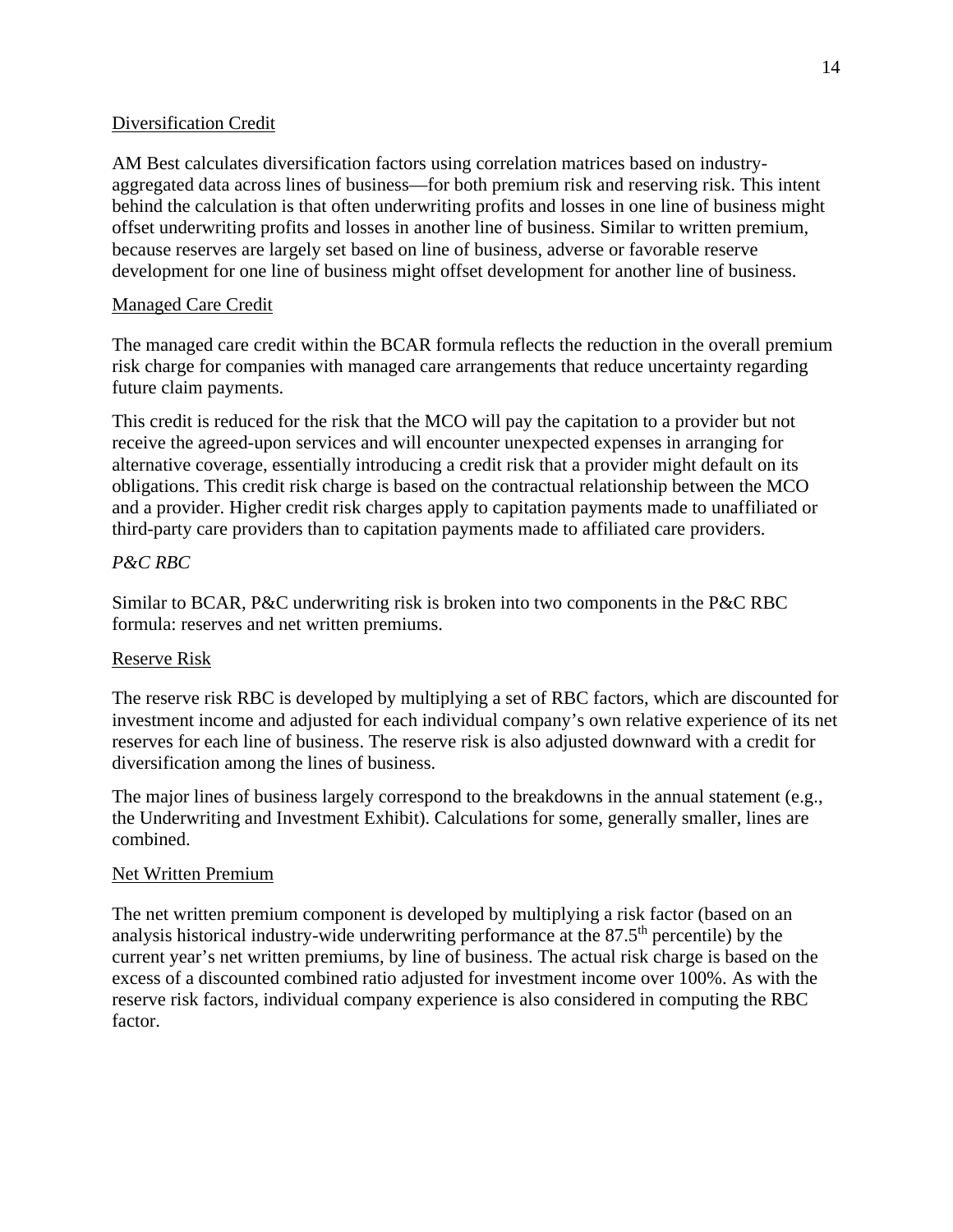## *Solvency II*

Solvency II divides health insurance into Similar to Life Techniques (SLT) and Non-Similar to Life Techniques (Non-SLT)—the distinction based on how products are priced. Products like long-term care insurance and individual disability income insurance would likely be examples of SLT Health, while typical medical products would be examples of Non-SLT Health.

The nature of how the Solvency II capital requirement is constructed is very different between SLT Health and Non-SLT Health. Solvency II discusses three main risks for Non-SLT Health:

- 1. Premium Risk
- 2. Reserve Risk
- 3. Catastrophe (CAT) risk

The time horizon for Solvency II is one year. In keeping with that, the definition of premium risk relates to both unexpired risks on existing contracts and policies to be written/renewed during the coming year. As a result, the inputs into the Solvency II calculation are prospective in nature, rather than retrospective in nature like current HRBC. The issuer is expected to estimate not just its expected premiums for the coming year from the unexpired term on existing contracts, but also its expected premiums for the coming year on both new and renewal business. Keeping with the one-year time horizon, the focus is on the risk of loss within the coming year and not on the risk of cumulative losses over a longer time frame.

# *DMHC Tangible Net Equity (TNE)*

The DMHC<sup>[7](#page-14-0)</sup> maintains a simple capital requirement driven by underwriting risk. Full-service health plans must maintain a TNE of at least:

- *(1) \$1 million; or*
- *(2) the sum of two percent (2%) of the first \$150 million of annualized premium revenues plus one percent (1%) of annualized premium revenues in excess of \$150 million; or*
- *(3) an amount equal to the sum of:*
	- *(A) eight percent (8%) of the first \$150 million of annualized health care expenditures except those paid on a capitated basis or managed hospital payment basis; plus*
	- *(B) four percent (4%) of the annualized health care expenditures, except those paid on a capitated basis or managed hospital payment basis, which are in excess of \$150 million; plus*
	- *(C) four percent (4%) of annualized hospital expenditures paid on a managed hospital payment basis.*

This approach of excluding capitated payments demonstrates one potential approach for the managed care credit. It is worth noting that risk-bearing organizations (i.e., those that accept capitation) are regulated by the DMHC and themselves must meet minimum capital requirements, and requirements for risk-bearing organizations vary considerably from state-tostate.

<span id="page-14-0"></span><sup>7</sup> Cal. Code Regs. Title 28, §1300.76 - Plan Tangible Net Equity Requirement.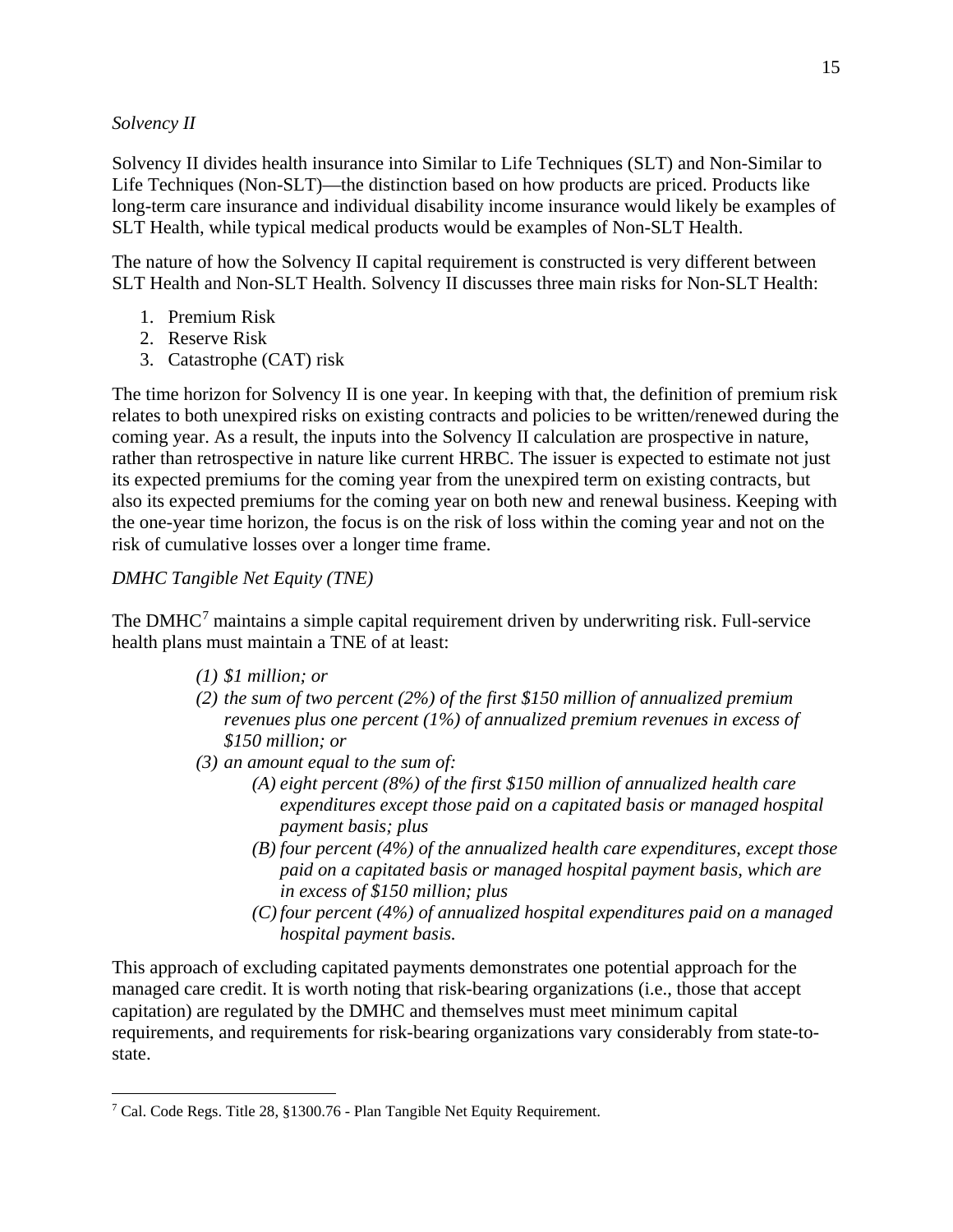# **5. Options for Better Aligning H2 Risk Factors to Economic Risk**

Based on the subcommittee's review of the current H2 risk factors, the evolution of health insurance underwriting risk since those risk factors were originally contemplated, and the alternative approaches utilized by other regulating entities, we recommend further study and potential implementation of, the following changes to the H2 underwriting risk factors.

- 1. Refresh factors based on updated insurer data
- 2. Develop factors at a more granular product level
- 3. Develop factors specific to more relevant block sizes and consider an indexing factor for cut points to change over time
- 4. Model risk factors over an NAIC-defined prospective time horizon with a defined safety level that can be refreshed regularly
- 5. Refresh of managed care credit formula and factors to be more relevant and reflective of common contracting approaches and other risk factors associated with these contracting approaches
- 6. Analyze long-term care insurance underwriting performance to create a more nuanced set of risk factors that considers pricing changes over time

## *Refresh factors based on updated insurer data*

Because the underwriting risks taken by health insurers has changed significantly since many of the H2 underwriting risk factors were adopted, we recommend utilizing updated data to understand the current risk profile of health insurers. This could be achieved utilizing underwriting performance and volatility over the past 10 years—between 2011 and 2020—to consider pre-ACA, post-ACA and pandemic years to create new risk factors.

## *Develop factors at a more granular product level*

Because many health products carry a range of underwriting risk—even within comprehensive medical coverage—a more detailed product view can be utilized to create new risk factors. For example, Commercial Group and Individual products are currently both included within the Comprehensive Medical column but have significantly different levels of volatility and associated financial risk.

This recommendation could be accomplished in the immediate term by utilizing reporting data from Page 7—Analysis of Operations by Line of Business. Over time, factors should be developed even more granularly. This can be accomplished by utilizing the Accident and Health Policy Experience Exhibit but would either require a change to when that filing would be submitted or via company records within the RBC filing.

## *Develop factors specific to more relevant block sizes and consider an indexing factor for cut points to change over time*

As blocks grow, underlying volatility declines given the law of large numbers, but the relevant cut points to reflect that decline in volatility are likely well above what is currently utilized within the Underwriting Risk formula (e.g., \$3M, \$25M). Given the high prevalence of claimants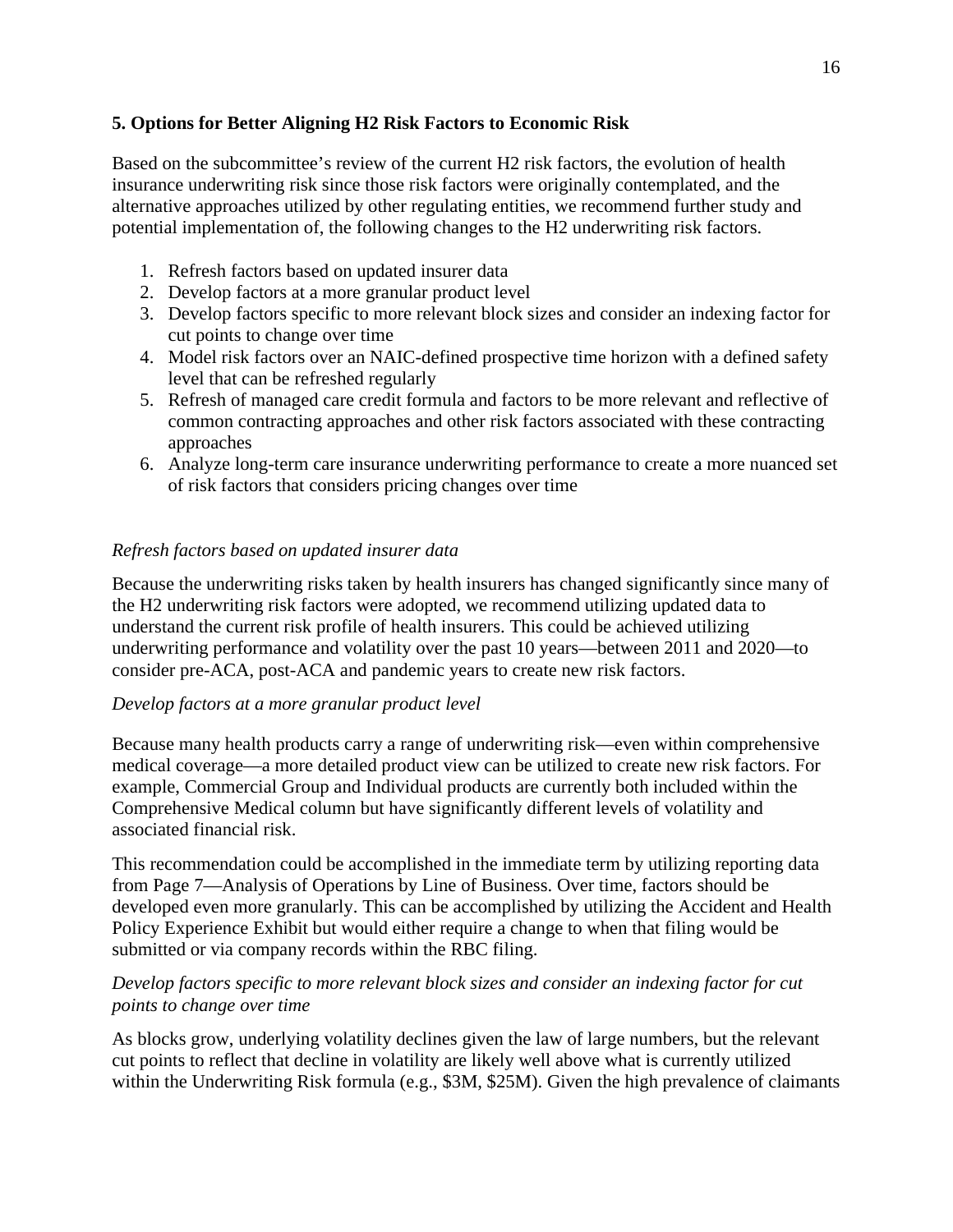reaching costs well in excess of anything contemplated 20 years ago, these cut points should be revised to reflect more relevant block sizes and shifts in volatility.

# *Model risk factors over an NAIC-defined prospective time horizon with a defined safety level that can be refreshed regularly*

Because risk factors are applied to historical claims to calculate capital buffers for losses against future premiums, the updated risk factor analysis should analyze prospective future losses over a defined time horizon. There are a range of defensible time horizons and safety levels that could be utilized within the risk factor modeling. While a one-year time horizon is most common, multiyear horizons could arguably better reflect the underwriting cycle. A range of safety levels could also be reasonably justified. Ultimately, these two modeling elements require regulatory discretion but should be well-defined and generally consistent over time to enable business management.

# *Refresh of managed care credit formula and factors to be more relevant and reflective of common contracting approaches and other risk factors associated with these contracting approaches*

Because many of the common provider contracting mechanisms that existed when the factors were originally created are no longer widely used, an update to the managed care credit would better account for approaches like gain sharing and bundled payments. Additionally, the subcommittee encourage revisiting the bonus calculation for Category 2 claims in light of typical bonus levels available to providers and whether those bonuses have reduced underwriting volatility for health plans.

## *Analyze long-term care insurance underwriting performance to create a more nuanced set of risk factors that considers pricing changes over time*

Because the underwriting environment for LTC insurance policies has undergone multiple somewhat discrete phases, it would likely be appropriate to evaluate LTC insurance underwriting risk charges according to the groups of policy issue years (e.g., before 2000, between 2000 and 2010, after 2010).

# **6. Potential Next Steps for Working Group Consideration**

As a next step, the Subcommittee recommends first focusing on developing new factors on XR013 and XR018/XR019 consistent with recommendations 1 - 6 above. This would involve collecting historical statutory financial data from the analysis of operations by lines of business as well as Exhibit 7 Part 1—Summary of Transactions with Providers. Then, a data analysis exercise would be required to develop risk factors at a range of safety levels for the working group's consideration.

Following that analysis, other underwriting risk factors (e.g., those on XR015 and XR016) could be evaluated utilizing the working group-approved approach—likely with special consideration for LTC insurance.